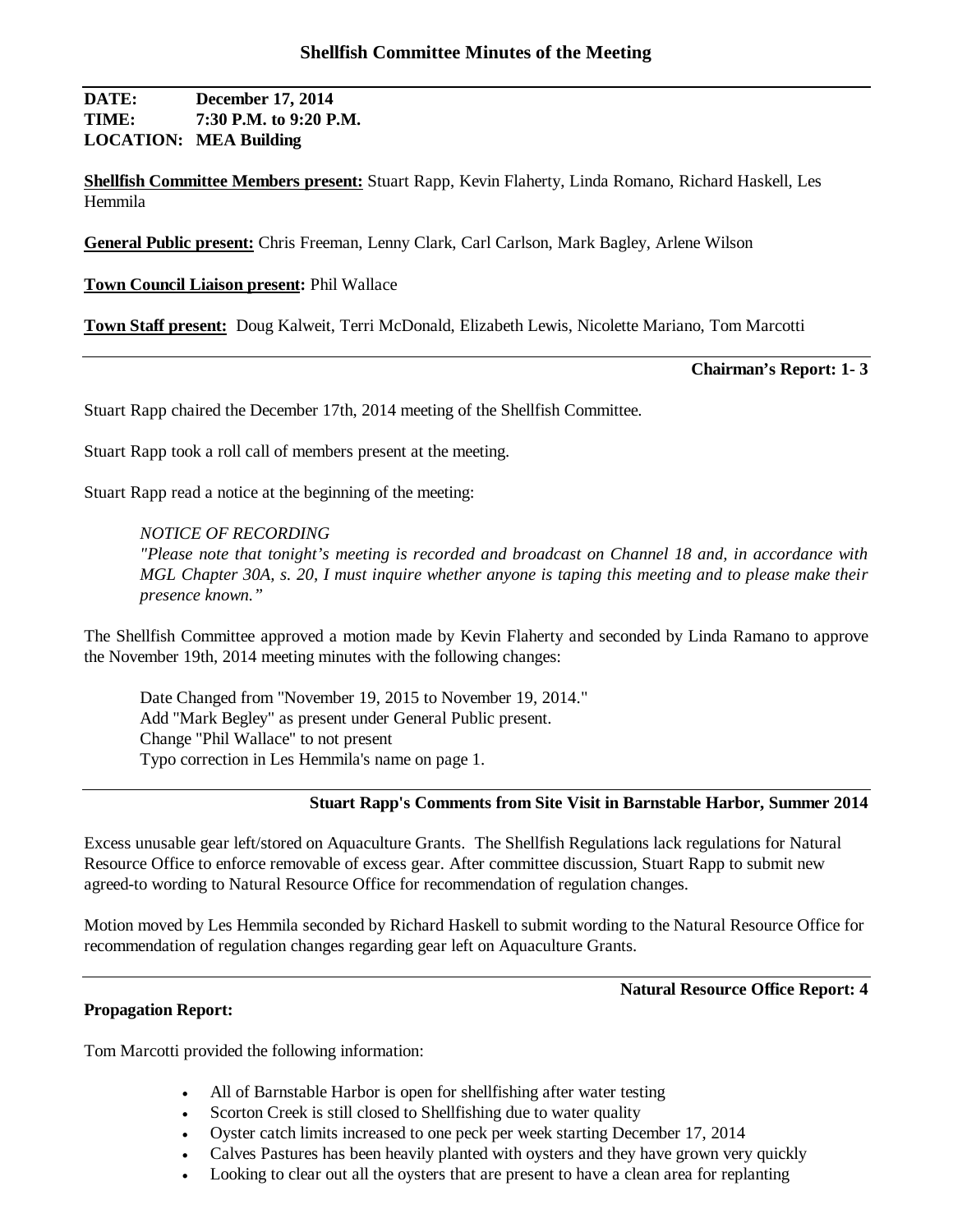Natural Resource Office had a hard time this year obtaining oyster seed, this will affect next years crop

## **Piers, Dredging and Shellfish Habitat Issues: 5**

The Shellfish Committee reviewed the following coast development project proposals and discussed various pertinent shellfish resource and habitat issues:

| Applicant:                | Suzanne L. Rewey                                                                                                                                         |  |  |
|---------------------------|----------------------------------------------------------------------------------------------------------------------------------------------------------|--|--|
| <b>Project Location:</b>  | 248 North Bay Road, Oyster Harbors, MA Map 73 / Parcel 33                                                                                                |  |  |
| <b>Proposed Project:</b>  | Construction of permanent elevated boardwalk across dune to pile supported pier with ramp<br>& float.                                                    |  |  |
| <b>Applicant's Agent:</b> | A.M. Wilson Associates, Inc.<br>20 Rascally Rabbit Road, Unit 3<br>Marstons Mills, MA 02648<br>phone: 508-428-3344                                       |  |  |
| <b>Public Hearing:</b>    | Date: January 20, 2015<br>Time: after $6:30$ P.M.<br>Place: Barnstable Town Hall,<br>367 Main Street, Hyannis MA<br>Town Council Hearing Room, 2nd floor |  |  |

Arlene Wilson presented various aspects of the proposal to the Shellfish Committee. The Shellfish Committee unanimously approved a motion made by Les Hemmila, seconded by Linda Romano that Stuart Rapp send a letter to the Conservation Commission not recommending the proposed pier application of Suzanne L. Rewey based on the quality of the shellfish habitat.

| Applicant:                | HARD-A-LEE, LLC                                                                                                                                 |  |
|---------------------------|-------------------------------------------------------------------------------------------------------------------------------------------------|--|
| <b>Project Location:</b>  | 299 Eel River Road, Osterville, MA Map 115 / Parcel 003                                                                                         |  |
| <b>Proposed Project:</b>  | To construct and maintain a pier, ramp, and float.                                                                                              |  |
| <b>Applicant's Agent:</b> | Sullivan Engineering Inc.<br>P.O. Box 659 / 7 Parker Road<br>Osterville, MA 02655<br>phone: 508-428-3344                                        |  |
| <b>Public Hearing:</b>    | Date: January 6, 2015<br>Time: 6:30 P.M.<br>Place: Barnstable Town Hall,<br>367 Main Street, Hyannis MA<br>Town Council Hearing Room, 2nd floor |  |

The Shellfish Committee unanimously approved a motion made by Kevin Flaherty and seconded by Les Hemmila, that Stuart Rapp send a letter to the Conservation Commission not recommending the proposed pier application of Hard-A-Lee, LLC based on the quality of the shellfish habitat.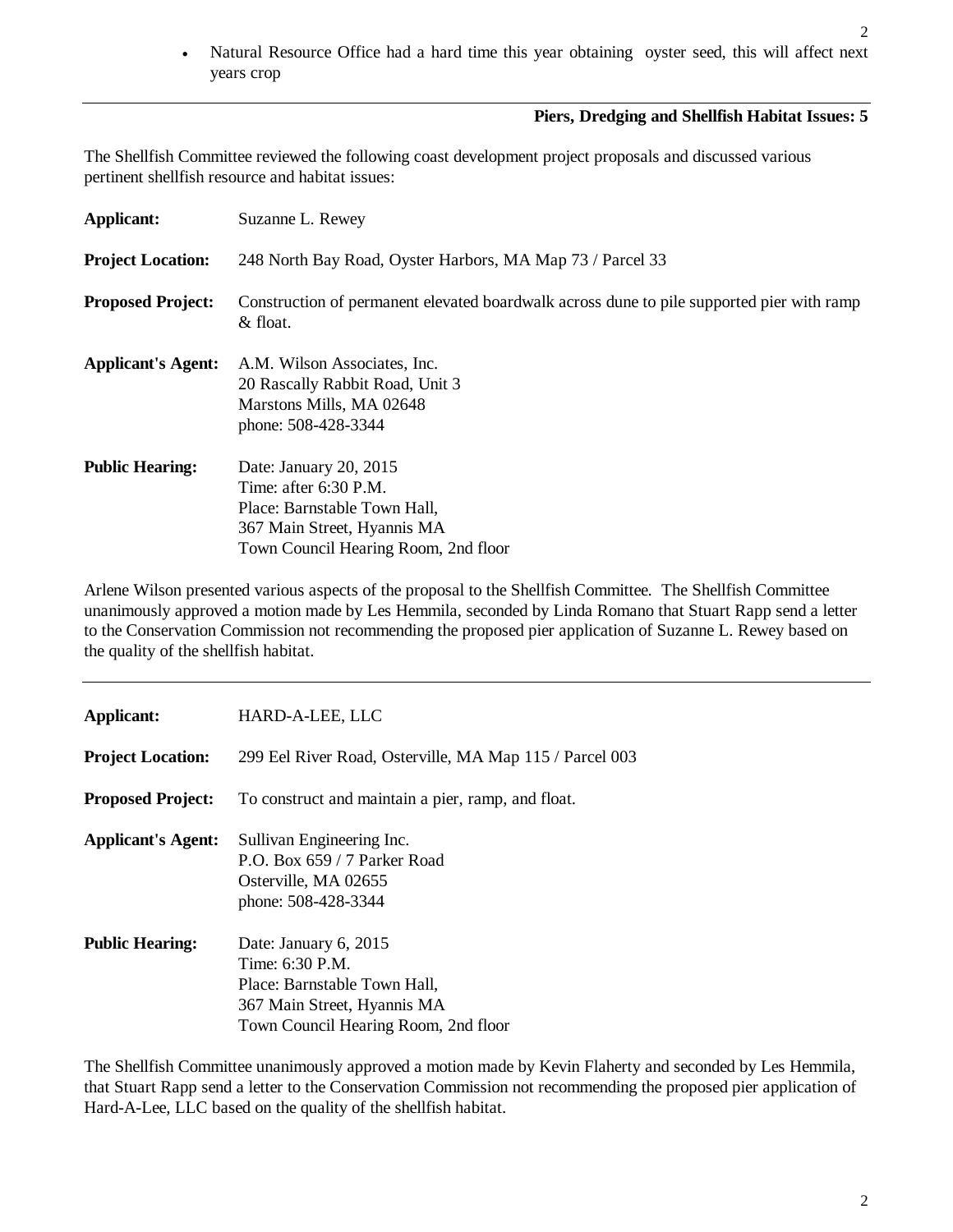| Applicant:                | W. Frederick & Diana Uehlein                                                                                                                    |  |
|---------------------------|-------------------------------------------------------------------------------------------------------------------------------------------------|--|
| <b>Project Location:</b>  | 109 Eel River Road, Osterville, MA, Map 115 / Parcel 009                                                                                        |  |
| <b>Proposed Project:</b>  | To construct and maintain a pier, ramp and float.                                                                                               |  |
| <b>Applicant's Agent:</b> | Sullivan Engineering Inc.<br>P.O. Box $659/7$ Parker Road<br>Osterville, MA 02655<br>phone: 508-428-3344                                        |  |
| Public Hearing:           | Date: January 6, 2015<br>Time: 6:30 P.M.<br>Place: Barnstable Town Hall,<br>367 Main Street, Hyannis MA<br>Town Council Hearing Room, 2nd floor |  |

The Shellfish Committee unanimously approved a motion made by Linda Romano and seconded by Kevin Flaherty, that Stuart Rapp send a letter to the Conservation Commission not recommending the proposed pier application of W. Frederick & Diana Uehlein based on the quality of the shellfish habitat.

| Applicant:                | David A. & Patricia Wallace                                                                                                                     |  |
|---------------------------|-------------------------------------------------------------------------------------------------------------------------------------------------|--|
| <b>Project Location:</b>  | 112 Long Beach Road, Centerville, MA Map 206 / Parcel 004                                                                                       |  |
| <b>Proposed Project:</b>  | To replace the existing bulkhead.                                                                                                               |  |
| <b>Applicant's Agent:</b> | Sullivan Engineering Inc.<br>P.O. Box $659/7$ Parker Road<br>Osterville, MA 02655<br>phone: 508-428-3344                                        |  |
| <b>Public Hearing:</b>    | Date: January 6, 2015<br>Time: 6:30 P.M.<br>Place: Barnstable Town Hall,<br>367 Main Street, Hyannis MA<br>Town Council Hearing Room, 2nd floor |  |

The Shellfish Committee unanimously approved a motion by Richard Haskell and seconded by Linda Romano that Stuart Rapp send a letter to the Conservation Commission stating that the Shellfish Committee has no objection to the proposed pier application of David A. & Patricia Wallace based on the quality of the shellfish habitat.

| Applicant:               | Kingfish LLC & John F. Fish, Tr. / Chrisjen Realty Trust                                                                                                                                        |
|--------------------------|-------------------------------------------------------------------------------------------------------------------------------------------------------------------------------------------------|
| <b>Project Location:</b> | 81 & 86 Sand Point Rd., Osterville, MA Map 073 / Parcels 015001 & 015002                                                                                                                        |
| <b>Proposed Project:</b> | Proposed repair / rebuild of an existing revetment along North Bay in front of house<br>numbers 81 & 86 Sand Point, to relocate 4 existing licensed timber groins, and do beach<br>nourishment. |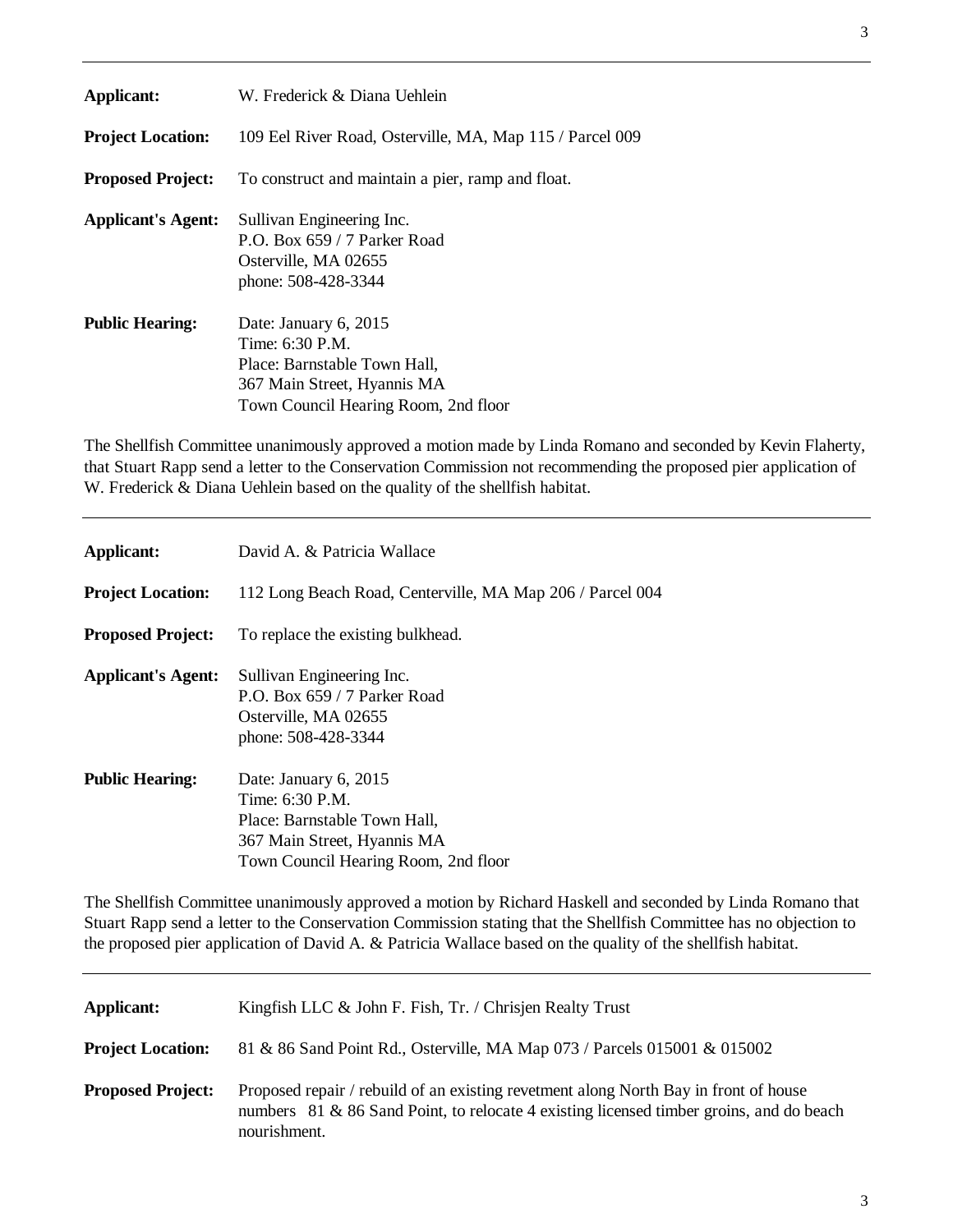| <b>Applicant's Agent:</b> | Sullivan Engineering Inc.            |
|---------------------------|--------------------------------------|
|                           | P.O. Box 659 / 7 Parker Road         |
|                           | Osterville, MA 02655                 |
|                           | phone: 508-428-3344                  |
| <b>Public Hearing:</b>    | Date: January 6, 2015                |
|                           | Time: 6:30 P.M.                      |
|                           | Place: Barnstable Town Hall,         |
|                           | 367 Main Street, Hyannis MA          |
|                           | Town Council Hearing Room, 2nd floor |

The Shellfish Committee unanimously approved a motion by Kevin Flaherty and seconded by Rich Haskell that Stuart Rapp send a letter to the Conservation Commission stating that the Shellfish Committee has no objection to the proposed pier application of Kingfish LLC & John F. Fish, Tr. / Chrisjen Realty Trust based on the quality of the shellfish habitat with the following stipulation.

**STIPULATION:** The Orders of condition reflect that the heavy equipment not make contact with the anticipated loading and unloading zone as proposed due to its high propagation value, for the proposed pier application of based on the quality of the shellfish habitat.

| Applicant:                | John D. & Ardell C. Callas                                                                                                                      |  |
|---------------------------|-------------------------------------------------------------------------------------------------------------------------------------------------|--|
| <b>Project Location:</b>  | 270 Smoke Valley Road, Marstons Mills, MA, Map 097 / Parcel 001001                                                                              |  |
| <b>Proposed Project:</b>  | To construct and maintain a pier, ramp and float.                                                                                               |  |
| <b>Applicant's Agent:</b> | Sullivan Engineering Inc.<br>P.O. Box 659 / 7 Parker Road<br>Osterville, MA 02655<br>phone: 508-428-3344                                        |  |
| <b>Public Hearing:</b>    | Date: January 6, 2015<br>Time: 6:30 P.M.<br>Place: Barnstable Town Hall,<br>367 Main Street, Hyannis MA<br>Town Council Hearing Room, 2nd floor |  |

The Shellfish Committee unanimously approved a motion made by Kevin Flaherty and seconded by Linda Romano that Stuart Rapp send a letter to the Conservation Commission recommending the proposed pier application of John D. & Ardell C. Callas based on the quality of the shellfish habitat.

Shellfish Committee discussed this request for a Revised Plan for a requesting modification of an approved float. No vote was taken by the Shellfish Committee.

| <b>Applicant:</b>        | Rooney, SE3-4782                                                                                                                                                |
|--------------------------|-----------------------------------------------------------------------------------------------------------------------------------------------------------------|
| <b>Project Location:</b> | 101 Carriage Road, Oyster Harbors, MA, Map 071 / Parcel 001-012                                                                                                 |
| <b>Proposed Project:</b> | Revised Plan Request to extend the permitted float from an 8' X 16' to a 8' X 25' float to<br>better tie up the already permitted 29' Hunt Yachts Harrier boat. |